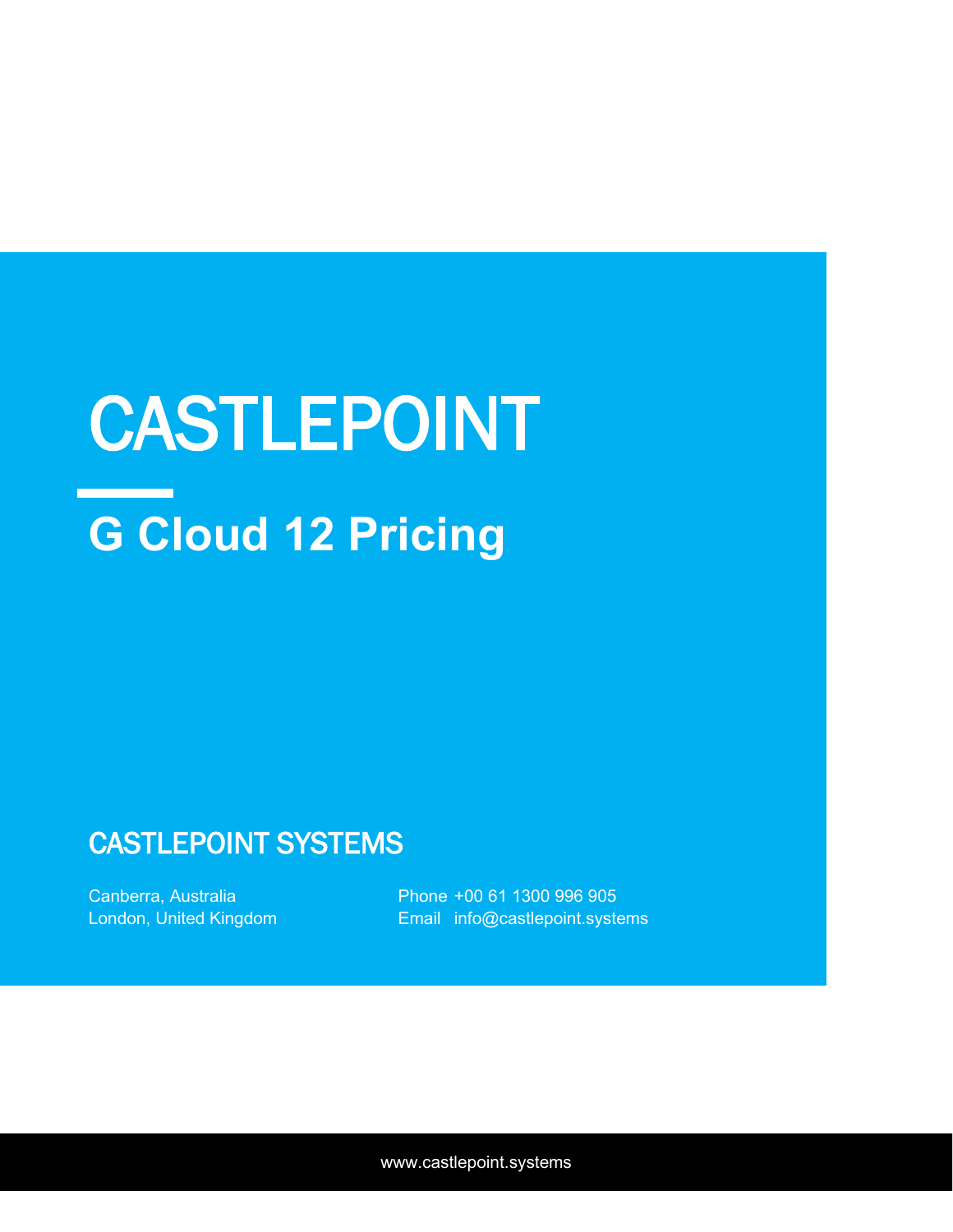## G CLOUD 12 PRICING - CASTLEPOINT SYSTEMS

### **Contents**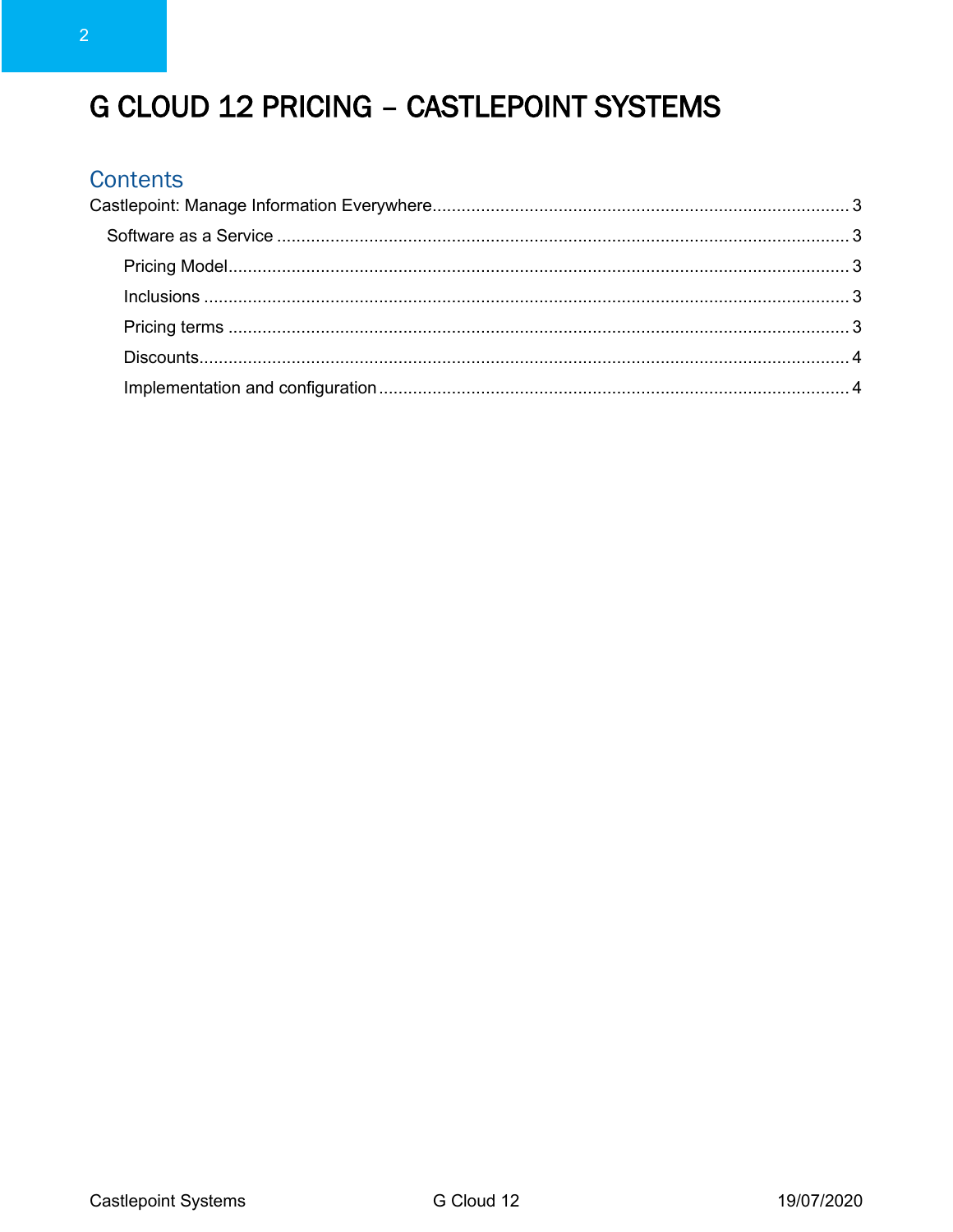## <span id="page-2-1"></span><span id="page-2-0"></span>Castlepoint: Manage Information Everywhere Software as a Service Pricing Model

<span id="page-2-2"></span>Castlepoint is priced based on organisation size. The subscription includes:

- An enterprise license to use the software on a single production network
- Monthly maintenance, system checks, patching, and upgrades as required
- User and administrator support as required.

| <b>Organisation Size</b>                    | <b>Maintenance hours</b> | <b>Support hours</b> | <b>Price per month</b> |
|---------------------------------------------|--------------------------|----------------------|------------------------|
| Tier One (<500 staff)                       | 2                        | 4                    | £4,250.00              |
| Tier Two $(500 - 999 \text{ staff})$        | 4                        | 6                    | £5,150.00              |
| Tier Three $(1,000 - 4,999 \text{ staff})$  | 6                        | 8                    | £6,050.00              |
| Tier Four $(5,000 - 9,999 \text{ staff})$   | 8                        | 12                   | £6,950.00              |
| Tier Five $(10,000 - 19,999 \text{ staff})$ | 10                       | 16                   | £7,750.00              |
| Tier Six (>20,000 staff)                    | 12                       | 20                   | £9,950.00              |

Prices are in pounds sterling, and are excluding VAT.

#### <span id="page-2-3"></span>**Inclusions**

Castlepoint includes the following capabilities as part of the standard license:

- **Records Management** with automatic registration, classification, sentencing and disposition
- **Security and Privacy Management** by automatically identifying high-risk information
- **Audit and monitoring** with events captured on all records, by all users, and across all systems
- **Alerts and Reporting** when high-risk or high-value content is created, modified, or moved
- **eDiscovery** with powerful and defensible search, ontology, and relating records across systems
- **Migration** of data maintaining integrity, relationships, audit trail, versions, and security controls
- **Business Intelligence** to report on trends, usage patterns, user behaviour, and span of control

#### <span id="page-2-4"></span>Pricing terms

The minimum commitment is 12 months, billed monthly in advance. After the first 12-month period, the subscription will automatically renew for a further 12 months, billed monthly in advance. After the first annual term, the subscription can be cancelled at any time.

Unused monthly maintenance and support hours do not carry forward. Support and maintenance requested by you in addition to the capped amounts will incur charges at our agreed hourly rates. Note that support for High Priority incidents is unlimited and will not incur additional charges.